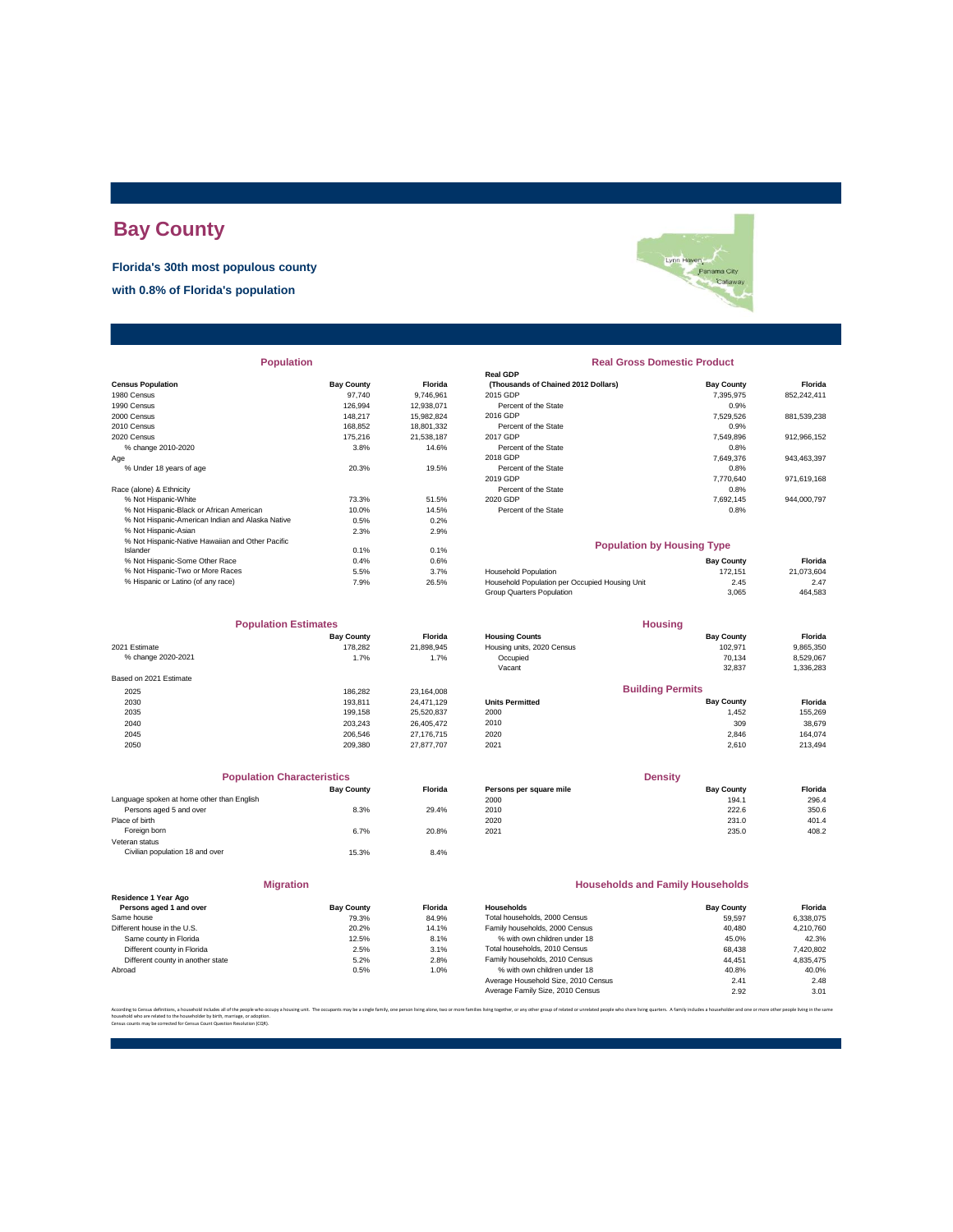### **Bay County**

e e

|                                                                             |                     |                         | <b>Employment and Labor Force</b>                    |                      |                      |
|-----------------------------------------------------------------------------|---------------------|-------------------------|------------------------------------------------------|----------------------|----------------------|
| <b>Establishments</b>                                                       |                     |                         | <b>Establishments</b>                                |                      |                      |
| 2020                                                                        | <b>Bay County</b>   | Florida                 | % of All Industries, 2020                            | <b>Bay County</b>    | Florida              |
| All industries                                                              | 5,987               | 763,854                 | All industries                                       | 5,987                | 763,854              |
| Natural Resource & Mining<br>Construction                                   | 36                  | 5,514                   | Natural Resource & Mining<br>Construction            | 0.6%                 | 0.7%<br>10.2%        |
| Manufacturing                                                               | 930<br>153          | 77,720<br>21,822        | Manufacturing                                        | 15.5%<br>2.6%        | 2.9%                 |
| Trade, Transportation and Utilities                                         | 1,158               | 145.853                 | Trade, Transportation and Utilities                  | 19.3%                | 19.1%                |
| Information                                                                 | 54                  | 13,437                  | Information                                          | 0.9%                 | 1.8%                 |
| <b>Financial Activities</b>                                                 | 625                 | 83,911                  | <b>Financial Activities</b>                          | 10.4%                | 11.0%                |
| Professional & Business Services                                            | 1,083               | 187,348                 | Professional & Business Services                     | 18.1%                | 24.5%                |
| Education & Health Services                                                 | 633                 | 87,764                  | Education & Health Services                          | 10.6%                | 11.5%                |
| Leisure and Hospitality                                                     | 740                 | 61,008                  | Leisure and Hospitality                              | 12.4%                | 8.0%                 |
| <b>Other Services</b>                                                       | 370                 | 56,385                  | Other Services                                       | 6.2%                 | 7.4%                 |
| Government                                                                  | 128                 | 5,895                   | Government                                           | 2.1%                 | 0.8%                 |
|                                                                             |                     |                         |                                                      |                      |                      |
| <b>Average Annual Employment</b>                                            |                     |                         | <b>Average Annual Wage</b>                           |                      |                      |
| % of All Industries, 2020                                                   | <b>Bay County</b>   | Florida                 | 2020                                                 | <b>Bay County</b>    | Florida              |
| All industries<br>Natural Resource & Mining                                 | 72,318              | 8,453,489               | All industries<br>Natural Resource & Mining          | \$45,946<br>\$48.654 | \$55,840             |
| Construction                                                                | 8.5%                | 0.8%                    | Construction                                         |                      | \$37,710             |
| Manufacturing                                                               | 4.2%<br>20.2%       | 6.7%<br>4.5%            | Manufacturing                                        | \$65,553<br>\$38,024 | \$55,840<br>\$66,738 |
| Trade, Transportation and Utilities                                         |                     |                         | Trade, Transportation and Utilities                  |                      |                      |
| Information                                                                 | 0.8%<br>5.9%        | 20.6%<br>1.5%           | Information                                          | \$52,994<br>\$62,799 | \$49,342<br>\$93,360 |
| <b>Financial Activities</b>                                                 | 12.4%               | 6.9%                    | <b>Financial Activities</b>                          | \$54,891             | \$84,295             |
| Professional & Business Services                                            | 12.2%               | 16.1%                   | Professional & Business Services                     | \$50,895             | \$68,218             |
| Education & Health Services                                                 | 15.9%               | 15.3%                   | Education & Health Services                          | \$24,486             | \$55,099             |
| Leisure and Hospitality                                                     | 2.7%                | 11.9%                   | Leisure and Hospitality                              | \$36,055             | \$27,694             |
| <b>Other Services</b>                                                       | 0.1%                | 3.0%                    | Other Services                                       | \$50,720             | \$41,131             |
| Government                                                                  | 16.8%               | 12.5%                   | Government                                           | \$54,644             | \$58,821             |
| Industries may not add to the total due to confidentiality and unclassified |                     |                         |                                                      |                      |                      |
| Labor Force as Percent of Population                                        |                     |                         |                                                      |                      |                      |
| Aged 18 and Older                                                           | <b>Bay County</b>   | Florida                 | <b>Unemployment Rate</b>                             | <b>Bay County</b>    | Florida              |
| 2000                                                                        | 64.5%               | 64.2%                   | 2000                                                 | 4.7%                 | 3.8%                 |
| 2010                                                                        | 64.8%               | 61.8%                   | 2010                                                 | 10.2%                | 10.8%                |
| 2020                                                                        | 60.5%               | 58.6%                   | 2020                                                 | 6.4%                 | 8.2%                 |
| 2021                                                                        | 62.2%               | 59.0%                   | 2021                                                 | 3.9%                 | 4.6%                 |
|                                                                             |                     |                         | <b>Income and Financial Health</b>                   |                      |                      |
| Personal Income (\$000s)                                                    | <b>Bay County</b>   | Florida                 | Per Capita Personal Income                           | <b>Bay County</b>    | Florida              |
| 2000                                                                        | \$3,653,563         | \$472,851,789           | 2000                                                 | \$24,621             | \$29,466             |
| 2010                                                                        | \$6,279,820         | \$732,457,478           | 2010                                                 | \$37,113             | \$38,865             |
| 2011                                                                        | \$6,444,207         | \$771,409,454           | 2011                                                 | \$37,999             | \$40,482             |
| % change 2010-11                                                            | 2.6%                | 5.3%                    | % change 2010-11                                     | 2.4%                 | 4.2%                 |
| 2012                                                                        | \$6,511,329         | \$800,551,723           | 2012                                                 | \$37,897             | \$41,475             |
| % change 2011-12                                                            | 1.0%                | 3.8%                    | % change 2011-12                                     | $-0.3%$              | 2.5%                 |
| 2013                                                                        | \$6,601,025         | \$802,975,701           | 2013                                                 | \$37,784             | \$41,069             |
| % change 2012-13                                                            | 1.4%                | 0.3%                    | % change 2012-13                                     | $-0.3%$              | $-1.0%$              |
| 2014                                                                        | \$6,975,661         | \$861,412,339           | 2014                                                 | \$39,094             | \$43,388             |
| % change 2013-14                                                            | 5.7%                | 7.3%                    | % change 2013-14                                     | 3.5%                 | 5.6%                 |
| 2015                                                                        | \$7,396,578         | \$919,834,894           | 2015                                                 | \$40,713             | \$45,493             |
| % change 2014-15                                                            | 6.0%                | 6.8%                    | % change 2014-15                                     | 4.1%                 | 4.9%                 |
| 2016                                                                        | \$7,605,285         | \$954,069,719           | 2016                                                 | \$41,386             | \$46,253             |
| % change 2015-16                                                            | 2.8%                | 3.7%                    | % change 2015-16                                     | 1.7%                 | 1.7%                 |
| 2017                                                                        | \$7,716,894         | \$1,023,131,116         | 2017                                                 | \$41,749             | \$48,774             |
| % change 2016-17                                                            | 1.5%                | 7.2%                    | % change 2016-17                                     | 0.9%                 | 5.5%                 |
| 2018                                                                        | \$8,025,669         | \$1,087,188,628         | 2018                                                 | \$43,020             | \$51,150             |
| % change 2017-18                                                            | 4.0%                | 6.3%                    | % change 2017-18                                     | 3.0%                 | 4.9%                 |
| 2019                                                                        | \$8,141,379         | \$1,139,799,293         | 2019                                                 | \$46,818             | \$53,034             |
| % change 2018-19                                                            | 1.4%                | 4.8%                    | % change 2018-19                                     | 8.8%                 | 3.7%                 |
| 2020<br>% change 2019-20                                                    | \$8,685,322<br>6.7% | \$1,209,995,921<br>6.2% | 2020<br>% change 2019-20                             | \$50,696<br>8.3%     | \$55,675<br>5.0%     |
|                                                                             |                     |                         |                                                      |                      |                      |
| Earnings by Place of Work (\$000s)                                          |                     |                         | <b>Median Income</b>                                 |                      |                      |
| 2000                                                                        | \$2,473,667         | \$308,751,767           | Median Household Income                              | \$56,483             | \$57,703             |
| 2010                                                                        | \$4,104,638         | \$438,983,914           | Median Family Income                                 | \$68,575             | \$69,670             |
| 2011                                                                        | \$4,079,082         | \$450,498,606           |                                                      |                      |                      |
| % change 2010-11                                                            | $-0.6%$             | 2.6%                    | Percent in Poverty, 2020                             |                      |                      |
| 2012                                                                        | \$4,131,019         | \$468,410,475           | All ages in poverty                                  | 12.4%                | 12.4%                |
| % change 2011-12                                                            | 1.3%                | 4.0%                    | Under age 18 in poverty                              | 20.0%                | 17.2%                |
| 2013                                                                        | \$4,229,560         | \$482,898,301           | Related children age 5-17 in families in poverty     | 18.9%                | 16.5%                |
| % change 2012-13                                                            | 2.4%                | 3.1%                    |                                                      |                      |                      |
| 2014                                                                        | \$4,488,032         | \$512,375,290           | <b>Personal Bankruptcy Filing Rate</b>               |                      |                      |
| % change 2013-14                                                            | 6.1%                | 6.1%                    | (per 1,000 population)                               | <b>Bay County</b>    | Florida              |
| 2015                                                                        | \$4,725,094         | \$544,408,719           | 12-Month Period Ending December 31, 2020             | 0.49                 | 1.66                 |
| % change 2014-15                                                            | 5.3%                | 6.3%                    | 12-Month Period Ending December 31, 2021             | 0.36                 | 1.38                 |
| 2016                                                                        | \$4,887,385         | \$569,769,284           | State Rank                                           | 64                   | <b>NA</b>            |
| % change 2015-16                                                            | 3.4%                | 4.7%                    | NonBusiness Chapter 7 & Chapter 13                   |                      |                      |
| 2017<br>% change 2016-17                                                    | \$4,954,383         | \$603,668,170           |                                                      |                      |                      |
|                                                                             | 1.4%                | 5.9%                    | Workers Aged 16 and Over<br>Place of Work in Florida | <b>Bay County</b>    | Florida              |
| 2018<br>% change 2017-18                                                    | \$5,130,343         | \$639,620,451           | Worked outside county of residence                   |                      |                      |
|                                                                             | 3.6%                | 6.0%                    | Travel Time to Work                                  | 5.0%                 | 18.1%                |
| 2019<br>% change 2018-19                                                    | \$5,235,030         | \$671,553,148           |                                                      |                      | 27.9                 |
| 2020                                                                        | 2.0%<br>\$5,339,071 | 5.0%<br>\$688,764,753   | Mean travel time to work (minutes)                   | 24.1                 |                      |
| % change 2019-20                                                            | 2.0%                | 2.6%                    |                                                      |                      |                      |
|                                                                             |                     |                         |                                                      |                      |                      |

**Page 2**<br>Page 2